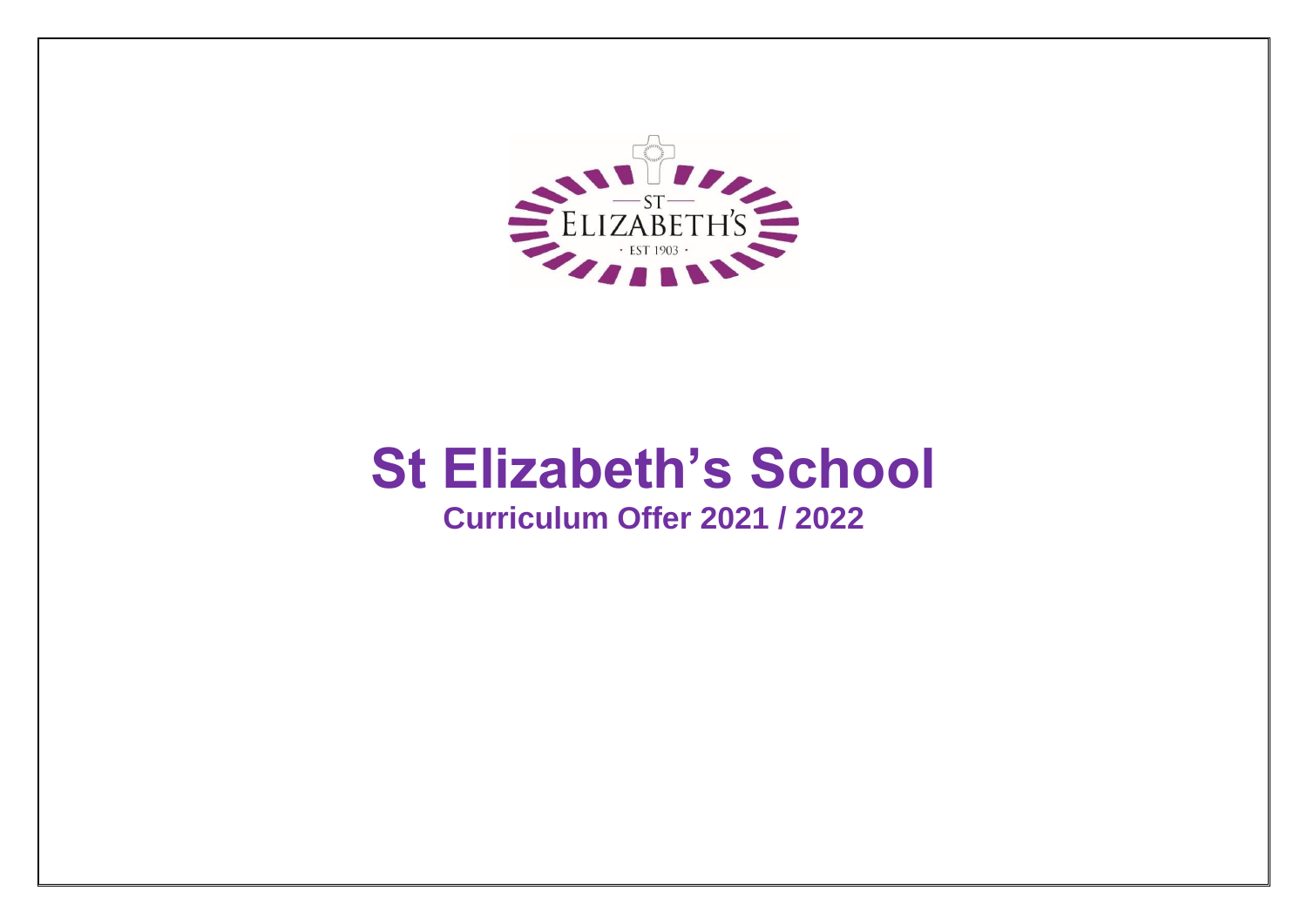#### ENGAGEMENT (PIPPIN)

All learners are offered the core.

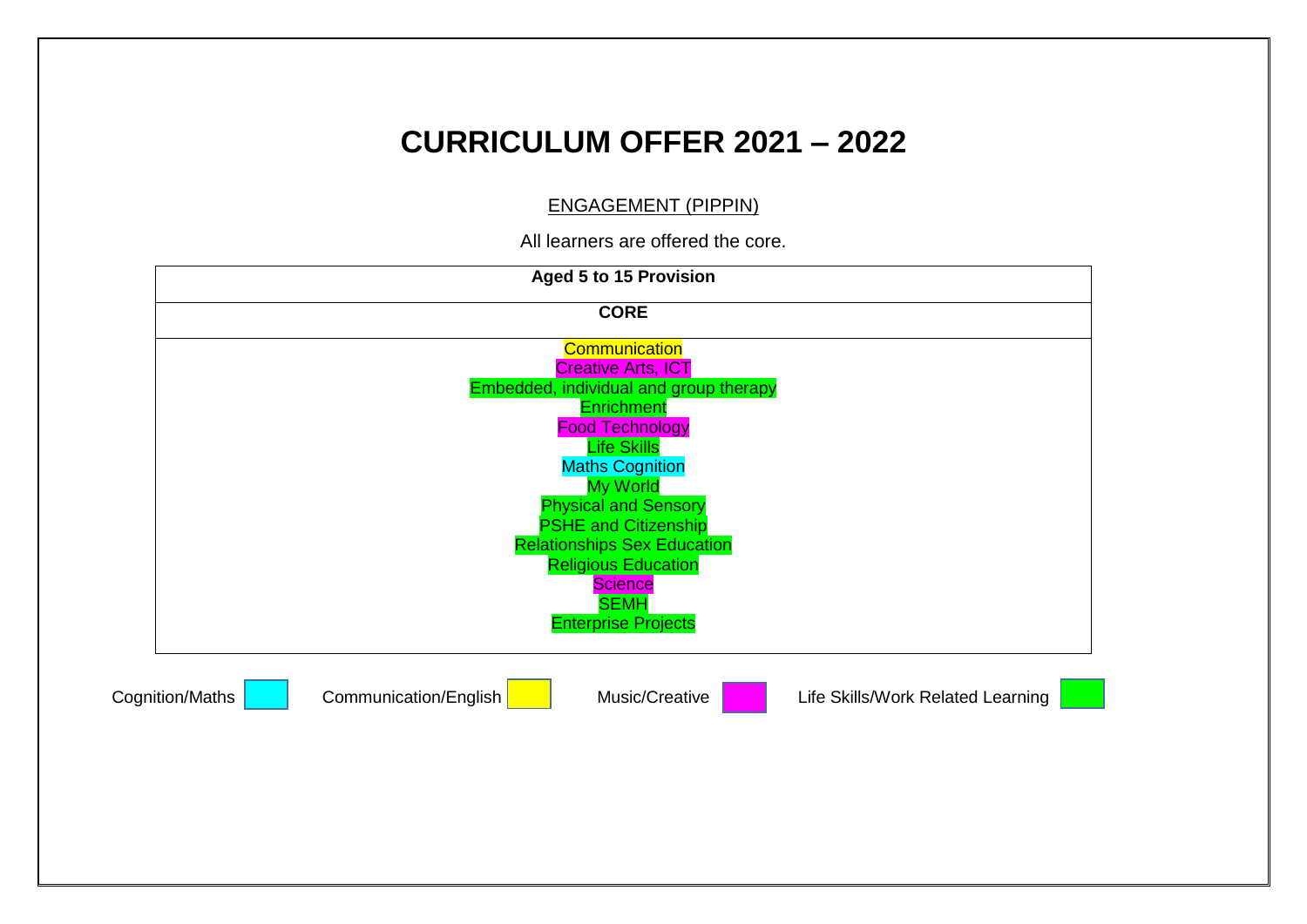SKILLS AND UNDERSTANDING (BRAMLEY)

| Aged 5 to 15 Provision                                                                                                                                                                                                                                                                               |                                                                                                                                                                                       | Aged 16 to 19 Provision                                                                                                                                                                                                                                                                |
|------------------------------------------------------------------------------------------------------------------------------------------------------------------------------------------------------------------------------------------------------------------------------------------------------|---------------------------------------------------------------------------------------------------------------------------------------------------------------------------------------|----------------------------------------------------------------------------------------------------------------------------------------------------------------------------------------------------------------------------------------------------------------------------------------|
| <b>CORE</b>                                                                                                                                                                                                                                                                                          | TERM 1 AND 2 UNITS COVERED - QUALIFICATIONS                                                                                                                                           | <b>CORE</b>                                                                                                                                                                                                                                                                            |
| <b>Communication</b><br><b>Creative Arts</b><br>Embedded, individual and group therapy                                                                                                                                                                                                               | <b>City and Guilds 3803</b>                                                                                                                                                           | Communication<br><b>Creative Arts</b><br>Embedded, individual and group therapy                                                                                                                                                                                                        |
| Enrichment<br><b>Food Technology</b><br><b>ICT and E Safety</b><br><b>Key Events</b><br>Literacy<br><b>Numeracy</b><br><b>Physical and Sensory</b><br><b>PSHE and Citizenship</b><br><b>Relationships Sex Education</b><br><b>Religious Education</b><br><b>Work Related Learning and Enterprise</b> | 025: Getting on with other people $-4$ credits<br>028: Encountering experiences: being a part of things - 3<br>credits<br>029: Engaging with the world around you: people - 3 credits | <b>Enrichment</b><br><b>Food Technology</b><br><b>ICT and E safety</b><br>Literacy<br><b>Numeracy</b><br><b>Physical and Sensory</b><br><b>PSHE and Citizenship</b><br><b>Relationships Sex Education</b><br><b>Religious Education</b><br><b>Work Related Learning and Enterprise</b> |
| <b>Cognition/Maths</b>                                                                                                                                                                                                                                                                               | Communication/English<br>Music/Creative                                                                                                                                               | Life Skills/Work Related Learning                                                                                                                                                                                                                                                      |
|                                                                                                                                                                                                                                                                                                      |                                                                                                                                                                                       |                                                                                                                                                                                                                                                                                        |
|                                                                                                                                                                                                                                                                                                      |                                                                                                                                                                                       |                                                                                                                                                                                                                                                                                        |
|                                                                                                                                                                                                                                                                                                      |                                                                                                                                                                                       |                                                                                                                                                                                                                                                                                        |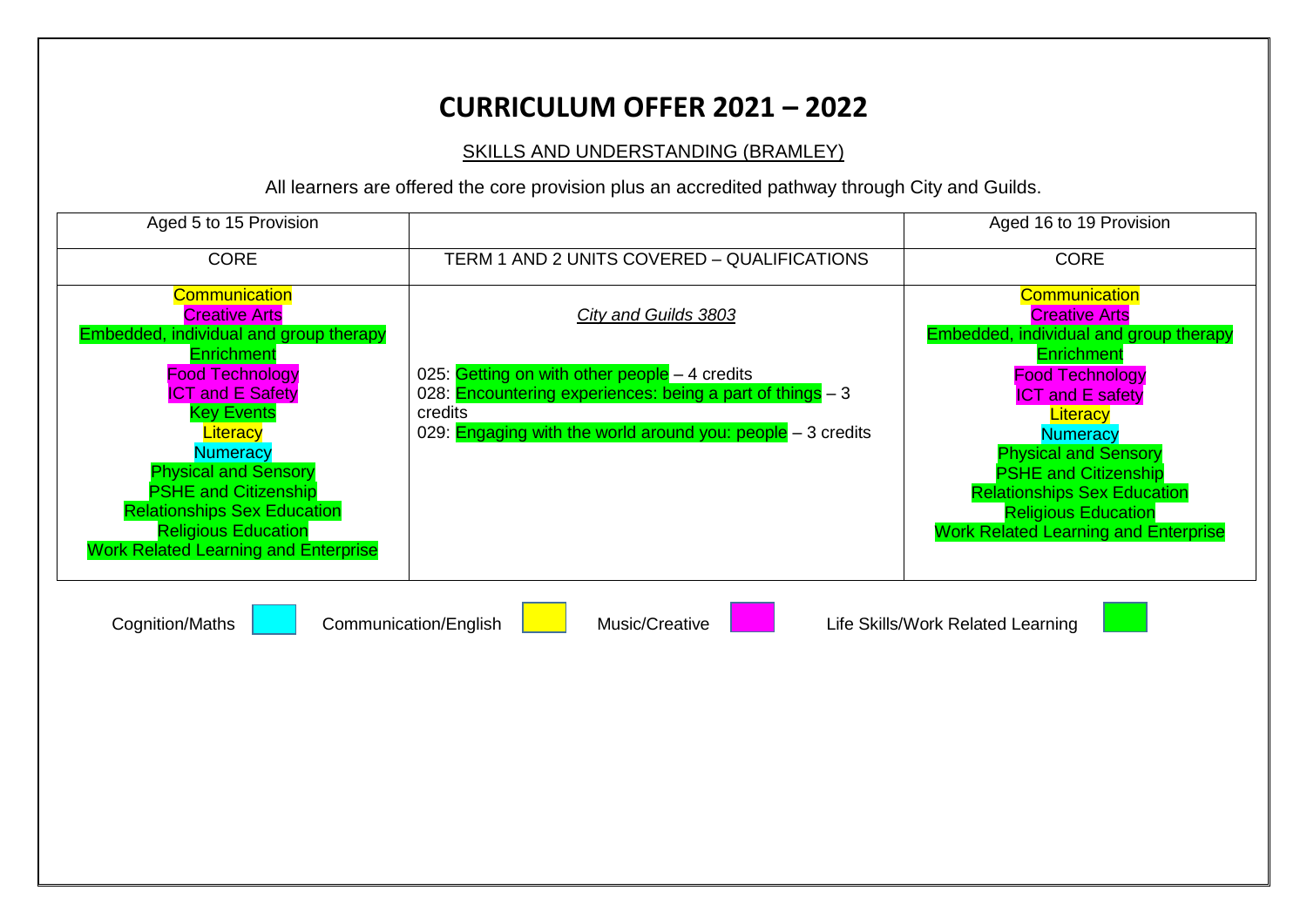LEARNING AND DEVELOPMENT (JUBILEE)

| Aged 5 to 15 Provision                    |                                                                                    | Aged 16 to 19 Provision            |
|-------------------------------------------|------------------------------------------------------------------------------------|------------------------------------|
| <b>CORE</b>                               | TERM 1 AND 2 UNITS COVERED - QUALIFICATIONS                                        | <b>CORE</b>                        |
| <b>Creative Arts</b>                      |                                                                                    | <b>Creative Arts</b>               |
| <b>Creative / Performing Arts</b>         | <b>City and Guilds 3803</b>                                                        | <b>Creative/ Performing Arts</b>   |
| <b>Embedded, individual and group</b>     |                                                                                    | Embedded, individual and group     |
| therapy                                   | 011: Developing independent living skills: keeping safe - 2 credits                | therapy                            |
| <b>Enterprise</b>                         | 012: Developing independent living: looking after your own home - 2                | <b>Enterprise</b>                  |
| <b>Food Technology</b>                    | credits                                                                            | <b>Food Technology</b>             |
| <b>Healthy Living</b>                     | 013: Developing independent living skills: being healthy - 2 credits               | <b>Healthy Living</b>              |
| <b>ICT and E safety</b>                   | 014: Developing independent living skills: looking after yourself - 2              | <b>ICT and E Safety</b>            |
| Literacy                                  | credits                                                                            | Literacy                           |
| <b>Numeracy</b>                           | 025: Getting on with other people $-4$ credits                                     | <b>Numeracy</b>                    |
| <b>PE</b>                                 |                                                                                    | PE.                                |
| <b>PSHE and Citizenship</b>               | <b>City and Guilds 4807</b>                                                        | <b>PSHE and Citizenship</b>        |
| <b>Relationships Sex Education</b>        |                                                                                    | <b>Relationships Sex Education</b> |
| <b>Religious Education</b>                | 249: Recognise outside parts of a motor car or van - 1 credit                      | <b>Religious Education</b>         |
| <b>Science, Humanities and Enrichment</b> | 250: Recognise inside parts of a motor car or van - 1 credit                       | <b>Science, Humanities and</b>     |
|                                           | 251: Wash the outside of a motor car or van - 2 credits                            | <b>Enrichment</b>                  |
|                                           | 252: Clean the inside of a motor car or $van - 2$ credits                          |                                    |
|                                           | 269: Prepare pottery clay for use - 1 credit<br>270: Press-mould clay $-2$ credits |                                    |
|                                           | 272: Hand model a shape in clay - 2 credits                                        |                                    |
|                                           | 273: Glaze a pot - 1 credit                                                        |                                    |
|                                           | 209: Introduction to $\text{ICT} - 3$ credits                                      |                                    |
|                                           | 238: Plant an area to attract wildlife - 2 credits                                 |                                    |
|                                           | 239: Recognise plants - 1 credit                                                   |                                    |
|                                           | 240: Recognise use and care for tools used in horticulture $-2$ credits            |                                    |
|                                           | 241: Prepare and plant an area - 2 credits                                         |                                    |
|                                           | 242: Weed a planted area - 2 credits                                               |                                    |
|                                           | 243: Fill plant containers - 1 credit                                              |                                    |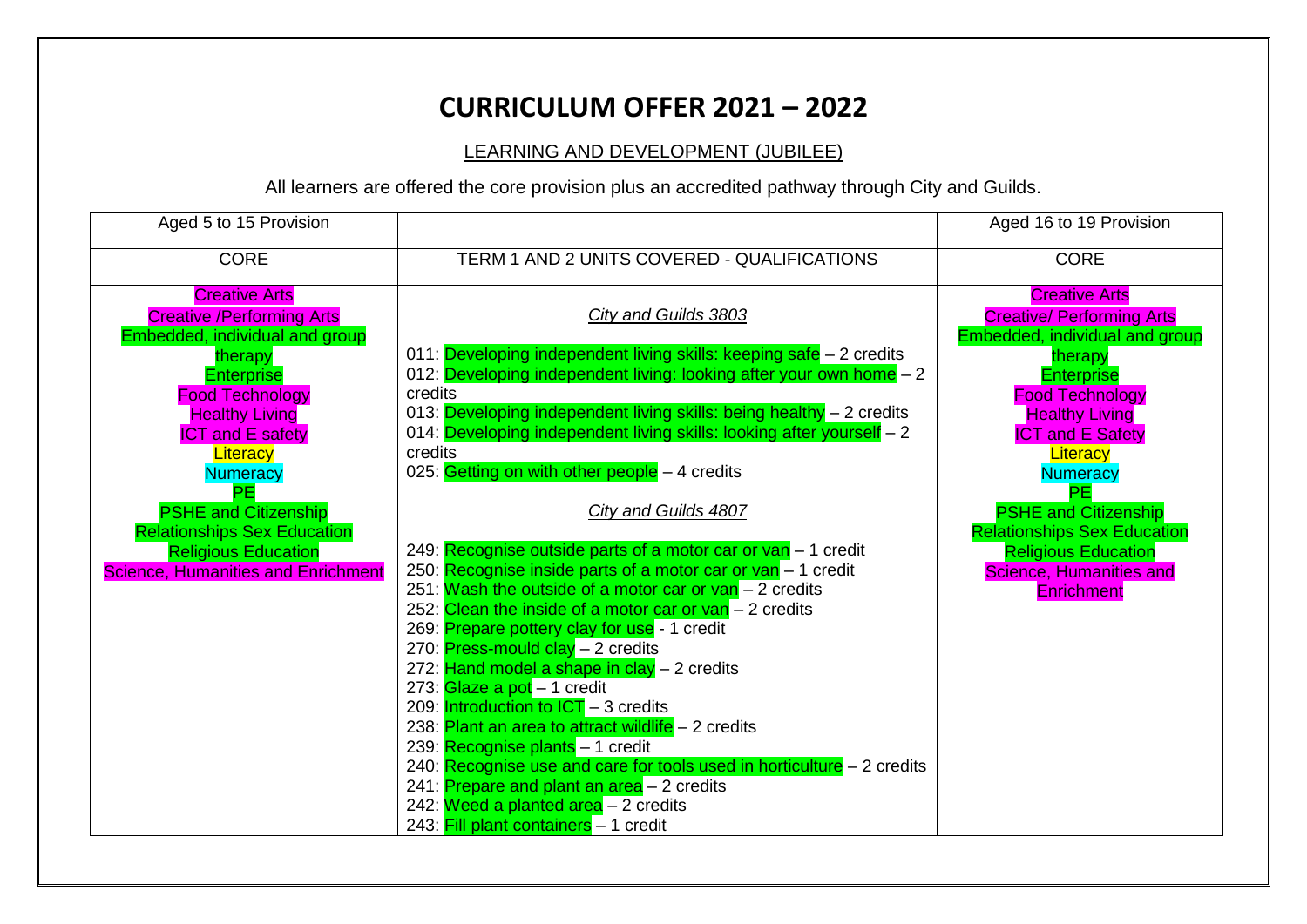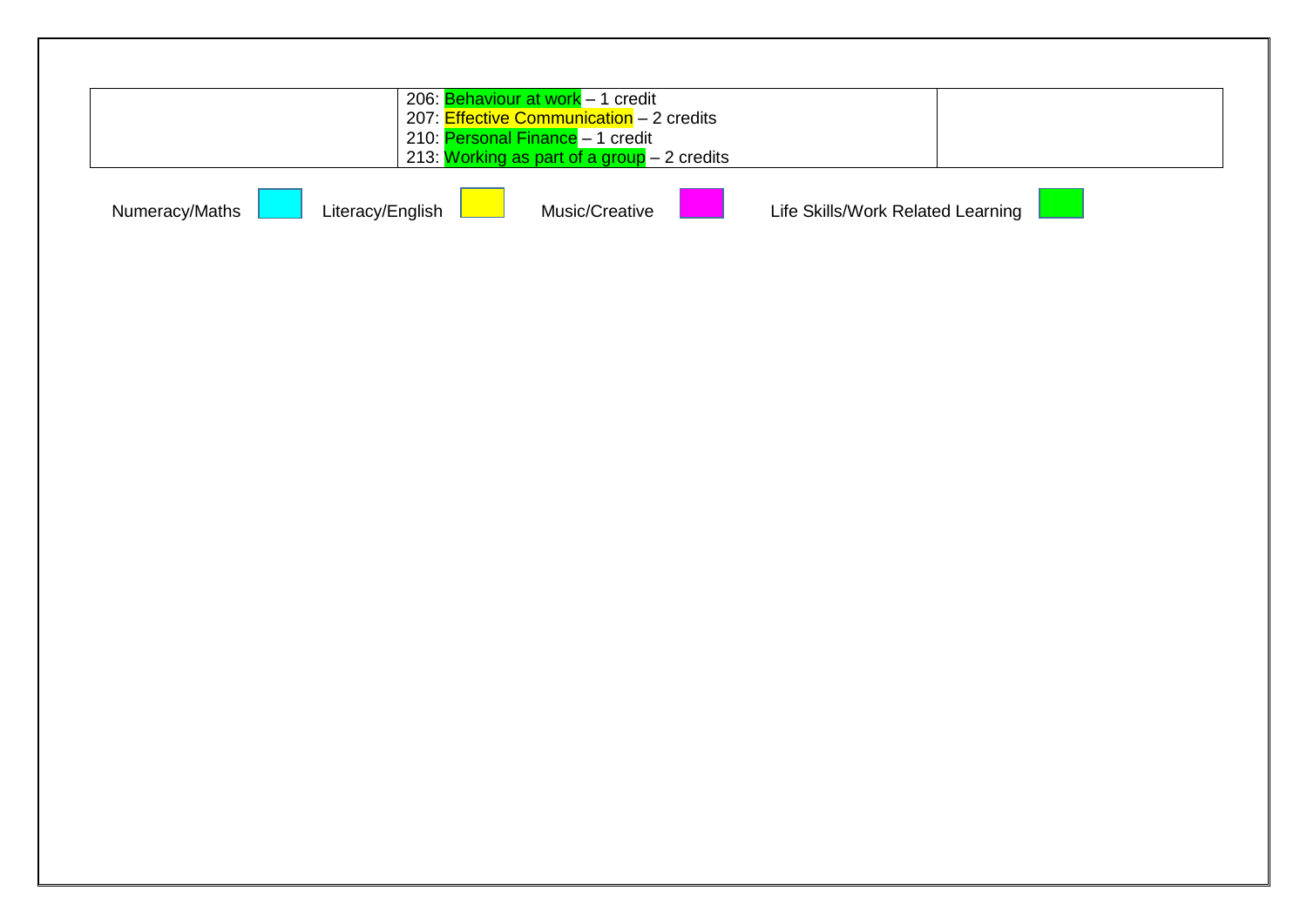#### **Mathematics**

## **Entry level 1**

| <b>Unit Number</b> | Unit level | Unit Title                                                           | Credits |
|--------------------|------------|----------------------------------------------------------------------|---------|
| 010                | Entry 1    | Number-whole numbers to 10                                           |         |
| 011                | Entry 1    | Number-addition                                                      |         |
| 012                | Entry 1    | Number-subtraction                                                   |         |
| 013                | Entry 1    | Measure, shape and space-money                                       |         |
| 014                | Entry 1    | Measure, shape and space-time                                        |         |
| 015                | Entry 1    | Measure, shape and space-size, length, width and<br>height           |         |
| 016                | Entry 1    | Measure, shape and space-weight and capacity                         |         |
| 017                | Entry 1    | Measure, shape and space-common shapes, and<br>positional vocabulary |         |
| 018                | Entry 1    | Handling data-extract and sort data                                  | 2       |
| 019                | Entry 1    | Handling data-represent information                                  | 2       |

# **English**

## **Entry level 1**

| <b>Unit Number</b> | Unit level | <b>Unit Title</b>                                                               | Credits |
|--------------------|------------|---------------------------------------------------------------------------------|---------|
| 001                | Entry 1    | Reading-reading words, signs and symbols                                        |         |
| 002                | Entry 1    | Reading-using reading skills                                                    |         |
| 003                | Entry 1    | Reading-reading for meaning                                                     |         |
| 004                | Entry 1    | Speaking and listening-speaking and listening to<br>provide information         | っ       |
| 005                | Entry 1    | Speaking and listening-speaking and listening to<br>obtain information          | 2       |
| 006                | Entry 1    | Speaking and listening-speaking and listening to<br>take part in a conversation | 2       |
| 007                | Entry 1    | Writing-using grammar and punctuation in writing                                | っ       |
| 008                | Entry 1    | Writing -writing letters of the alphabet and spelling<br>words                  | 2       |
| 009                | Entry 1    | Writing-using structure in writing                                              | ◠       |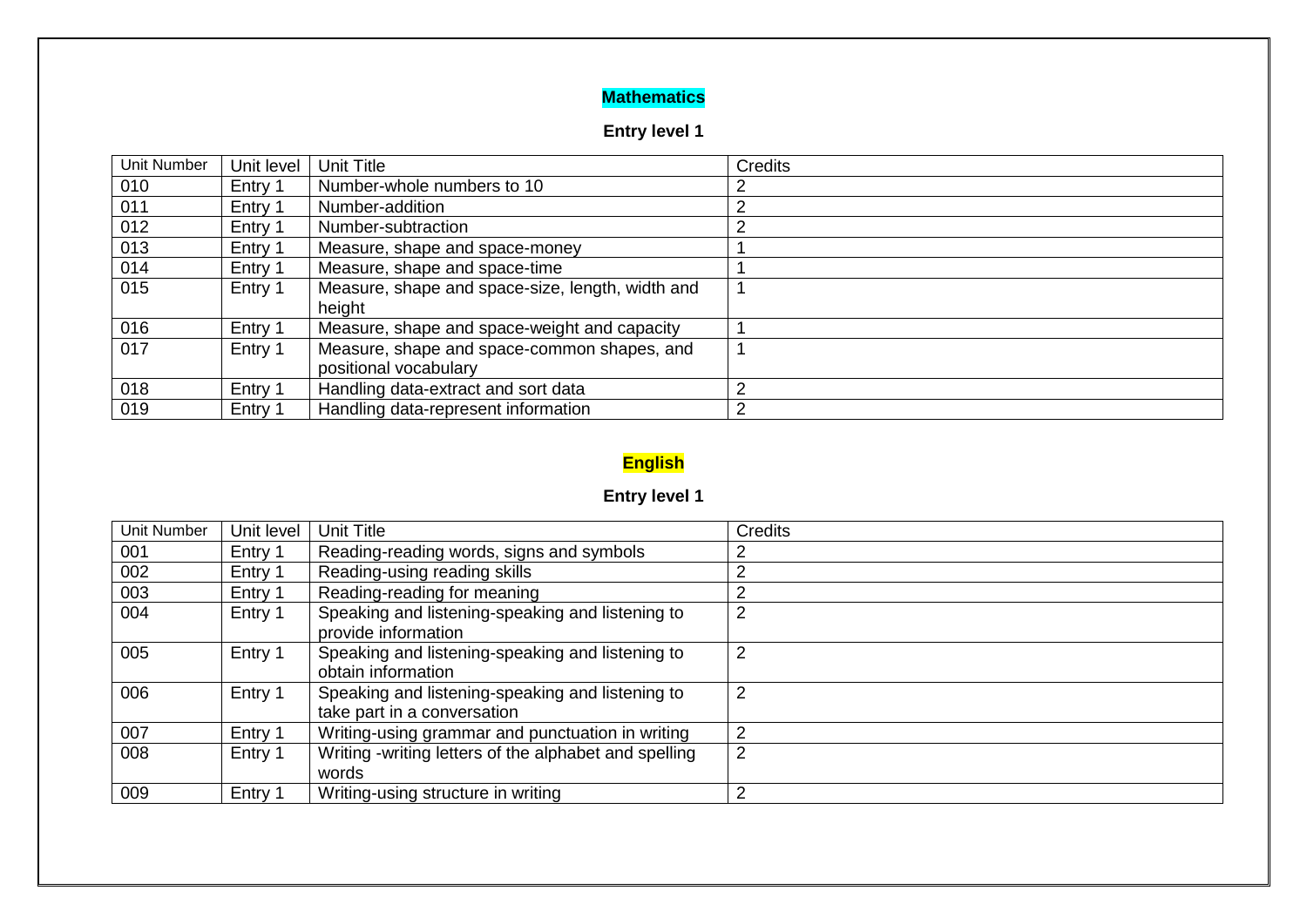#### LEARNING AND DEVELOPMENT (WINSTON)

| Aged 5 to 15 Provision                    |                                                                     | Aged 16 to 19 Provision            |
|-------------------------------------------|---------------------------------------------------------------------|------------------------------------|
| <b>CORE</b>                               | TERM 1 AND 2 UNITS COVERED - QUALIFICATIONS                         | <b>CORE</b>                        |
| <b>Creative Arts</b>                      |                                                                     | <b>Creative Arts</b>               |
| <b>Creative /Performing Arts</b>          | <b>City and Guilds 3803</b>                                         | <b>Creative/ Performing Arts</b>   |
| Embedded, individual and group            |                                                                     | Embedded, individual and group     |
| therapy                                   | 001: Developing communication skills - 3 credits                    | therapy                            |
| <b>Enterprise</b>                         | 005: Early mathematics: developing number skills - 2 credits        | <b>Enterprise</b>                  |
| <b>Food Technology</b>                    | 017: Skills for workplace H&S - 2 credits                           | <b>Food Technology</b>             |
| <b>Healthy Living</b>                     | 025: Getting on with other people $-4$ credits                      | <b>Healthy Living</b>              |
| <b>ICT and E safety</b>                   | 029: <b>Engaging with the world around you: people</b> $-3$ credits | <b>ICT and E Safety</b>            |
| Literacy                                  | 030: <b>Engaging with the world around you: events</b> – 3 credits  | Literacy                           |
| <b>Numeracy</b>                           |                                                                     | <b>Numeracy</b>                    |
| PE                                        | City and Guilds 4807                                                | <b>PE</b>                          |
| <b>PSHE and Citizenship</b>               |                                                                     | <b>PSHE and Citizenship</b>        |
| <b>Relationships Sex Education</b>        | 201: Workplace safety and emergency procedures - 1 credit           | <b>Relationships Sex Education</b> |
| <b>Religious Education</b>                | 202: Make a familiar journey safely - 2 credits                     | <b>Religious Education</b>         |
| <b>Science, Humanities and Enrichment</b> | 203: <b>Identify hazards in a familiar setting</b> - 2 credits      | <b>Humanities and Enrichment</b>   |
|                                           | 207: Effective communication $-2$ credits                           |                                    |
|                                           | 211: Planning for progression - 2 credits                           |                                    |
|                                           | 213: Working as part of a group - 2 credits                         |                                    |
|                                           | 251: Wash the outside of a car $-2$ credits                         |                                    |
|                                           | 252: Clean the inside of a car $-2$ credits                         |                                    |
|                                           | 214: Recognise farm animal - 1 credit                               |                                    |
|                                           | 235: Recognise trees and plants $-1$ credit                         |                                    |
|                                           | 249: Recognise outside parts of a motor car or van - 1 credit       |                                    |
|                                           |                                                                     |                                    |
| Numeracy/Maths<br>Literacy/English        | Music/Creative<br>Life Skills/Work Related Learning                 |                                    |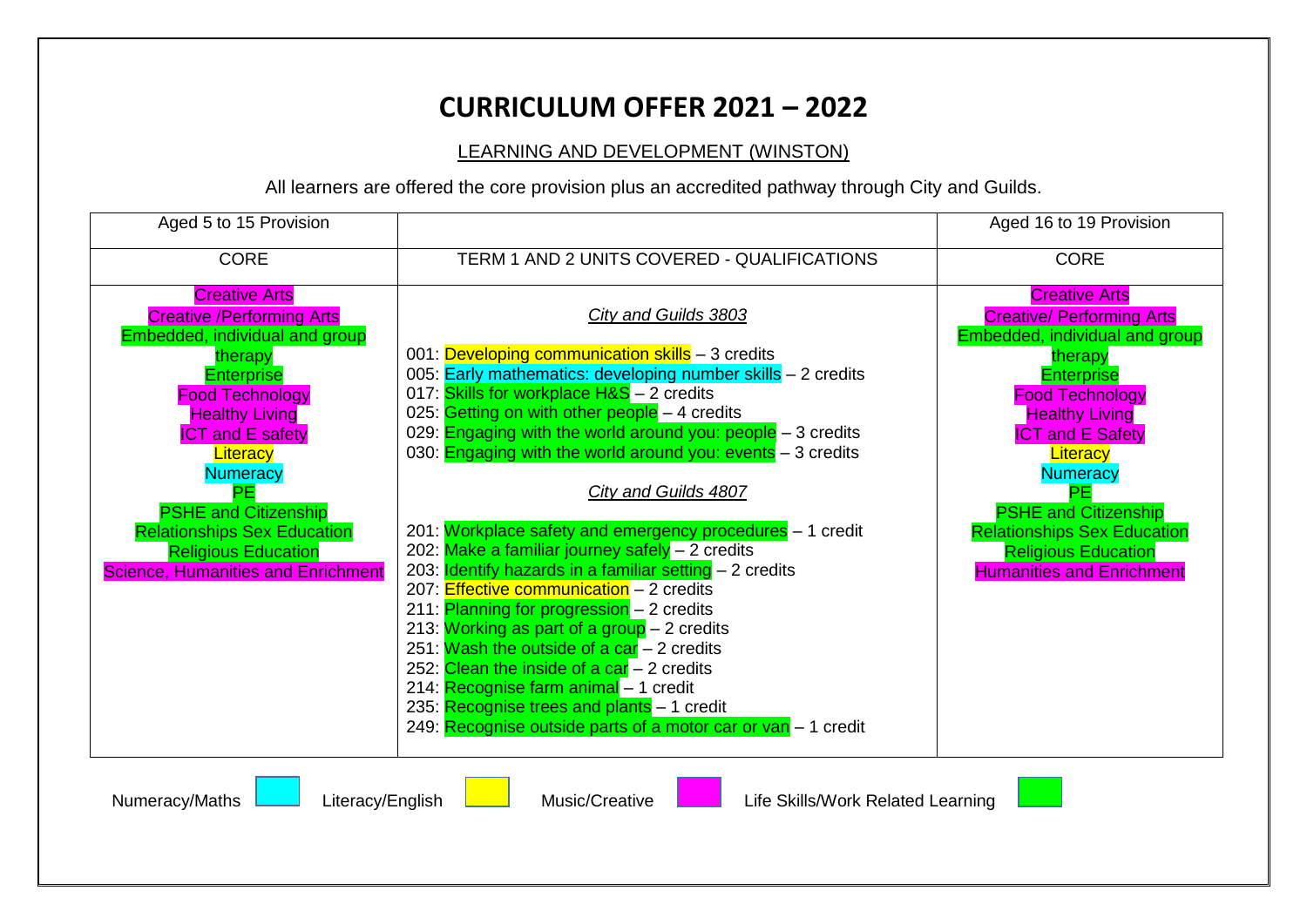## **Mathematics**

### **Entry 1**

| Unit<br>Number | Unit level | <b>Unit Title</b>                                                    | <b>Credits</b> |
|----------------|------------|----------------------------------------------------------------------|----------------|
| 010            | Entry 1    | Number-whole numbers to 10                                           | 2              |
| 011            | Entry 1    | Number-addition                                                      | 2              |
| 012            | Entry 1    | Number-subtraction                                                   | 2              |
| 013            | Entry 1    | Measure, shape and space-money                                       |                |
| 014            | Entry 1    | Measure, shape and space-time                                        |                |
| 015            | Entry 1    | Measure, shape and space-size, length, width and<br>height           |                |
| 016            | Entry 1    | Measure, shape and space-weight and capacity                         |                |
| 017            | Entry 1    | Measure, shape and space-common shapes, and<br>positional vocabulary |                |
| 018            | Entry 1    | Handling data-extract and sort data                                  | 2              |
| 019            | Entry 1    | Handling data-represent information                                  | 2              |

#### **Level 1**

| Unit   | Unit level | Unit Title                                         | Credits        |
|--------|------------|----------------------------------------------------|----------------|
| Number |            |                                                    |                |
| 310    | Level 1    | Number-positive and negative numbers               | $\overline{2}$ |
| 311    | Level 1    | Number-fractions, ratio and proportion             | $\overline{2}$ |
| 312    | Level 1    | Number-decimals                                    |                |
| 313    | Level 1    | Number-percentages                                 |                |
| 314    | Level 1    | Measure, shape and space-money, temperature and    |                |
|        |            | time                                               |                |
| 315    | Level 1    | Measure, shape and space-length, weight and        |                |
|        |            | capacity                                           |                |
| 316    | Level 1    | Measure, shape and space-calculating using shape   | $\overline{2}$ |
|        |            | and space                                          |                |
| 317    | Level 1    | Handling data-extract and interpret data           |                |
| 318    | Level 1    | Handling data-collect, organise and represent data |                |
| 319    | Level 1    | Handling data-mean and range                       |                |
| 320    | Level 1    | Handling data-probability                          |                |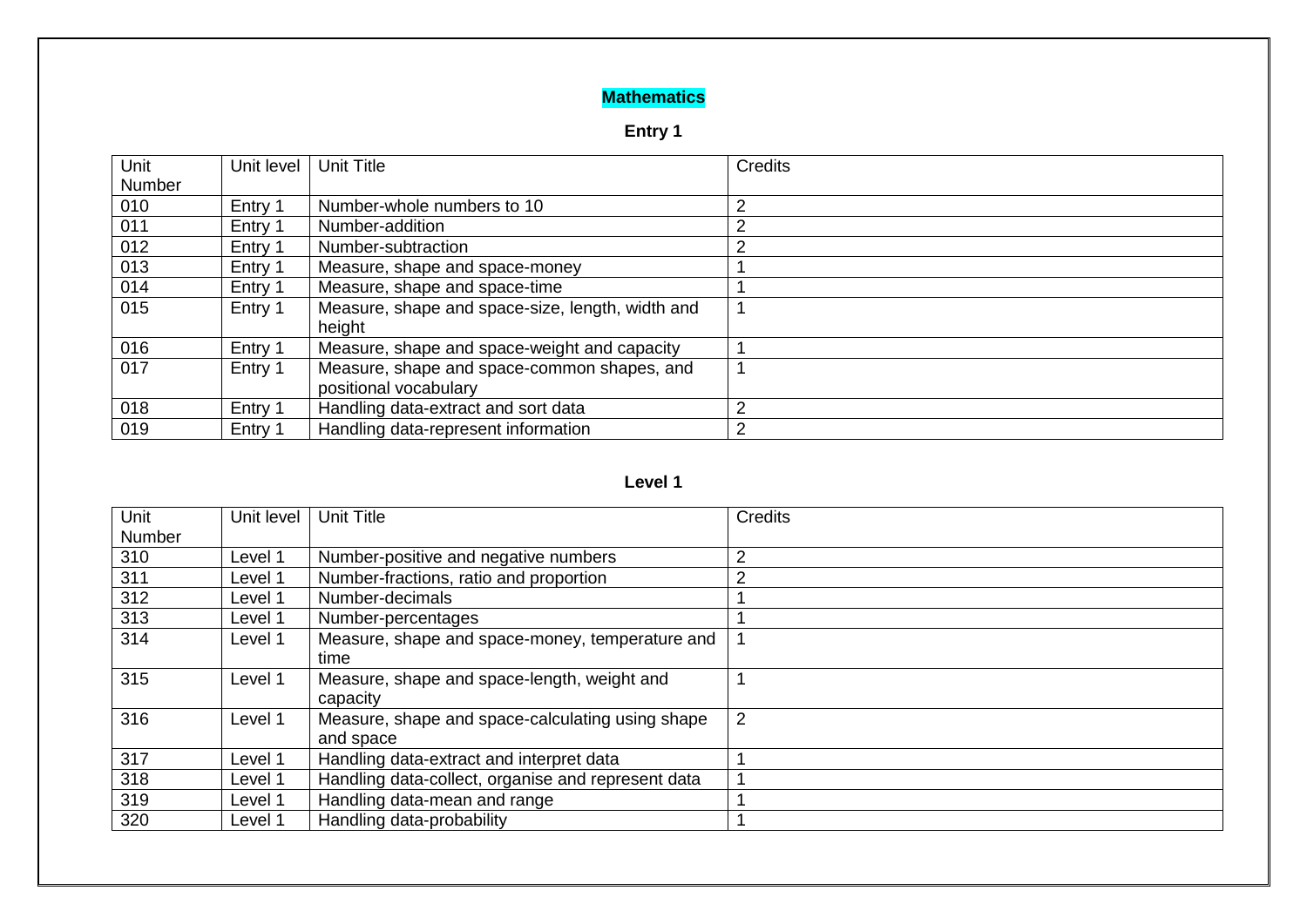## **English**

# **Entry 1**

| Unit<br><b>Number</b> | Unit level | <b>Unit Title</b>                                                               | Credits |
|-----------------------|------------|---------------------------------------------------------------------------------|---------|
|                       |            |                                                                                 | ⌒       |
| 001                   | Entry 1    | Reading-reading words, signs and symbols                                        |         |
| 002                   | Entry 1    | Reading-using reading skills                                                    |         |
| 003                   | Entry 1    | Reading-reading for meaning                                                     |         |
| 004                   | Entry 1    | Speaking and listening-speaking and listening to<br>provide information         |         |
| 005                   | Entry 1    | Speaking and listening-speaking and listening to<br>obtain information          | 2       |
| 006                   | Entry 1    | Speaking and listening-speaking and listening to<br>take part in a conversation | 2       |
| 007                   | Entry 1    | Writing-using grammar and punctuation in writing                                | 2       |
| 008                   | Entry 1    | Writing -writing letters of the alphabet and spelling<br>words                  | 2       |
| 009                   | Entry 1    | Writing-using structure in writing                                              | ◠       |

#### **Level 1**

| Unit   | Unit level | <b>Unit Title</b>                                | <b>Credits</b> |
|--------|------------|--------------------------------------------------|----------------|
| Number |            |                                                  |                |
| 301    | Level 1    | Reading-using reading to extend vocabulary       |                |
| 302    | Level 1    | Reading-using reading strategies                 |                |
| 303    | Level 1    | Reading-reading for meaning                      |                |
| 304    | Level 1    | Speaking and listening-presenting information by | ⌒              |
|        |            | speaking and listening                           |                |
| 305    | Level 1    | Speaking and listening-speaking and listening to | ◠              |
|        |            | obtain information                               |                |
| 306    | Level 1    | Speaking and listening-speaking and listening to | ົ              |
|        |            | take part in a discussion                        |                |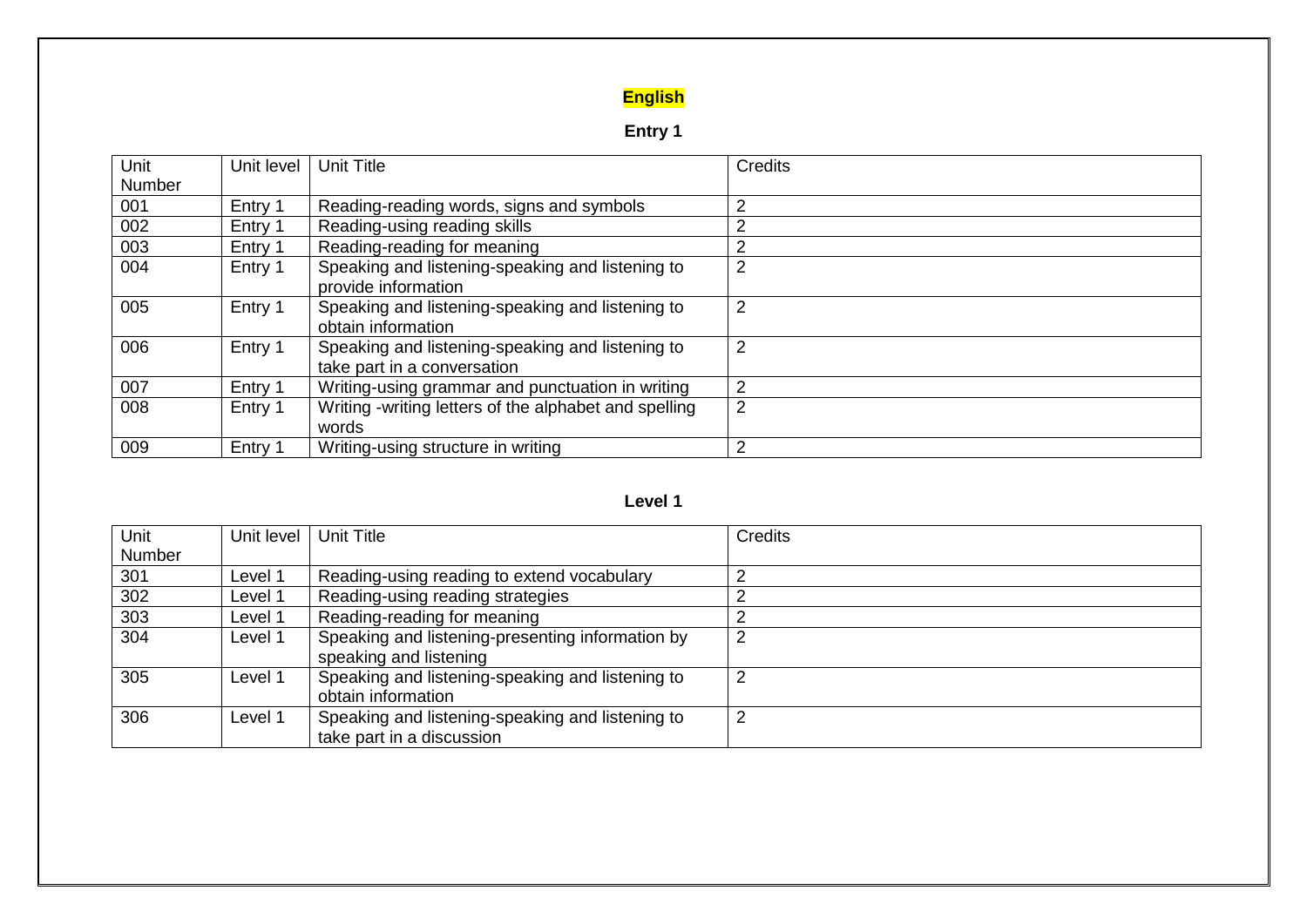LEARNING AND DEVELOPMENT (STIRLING)

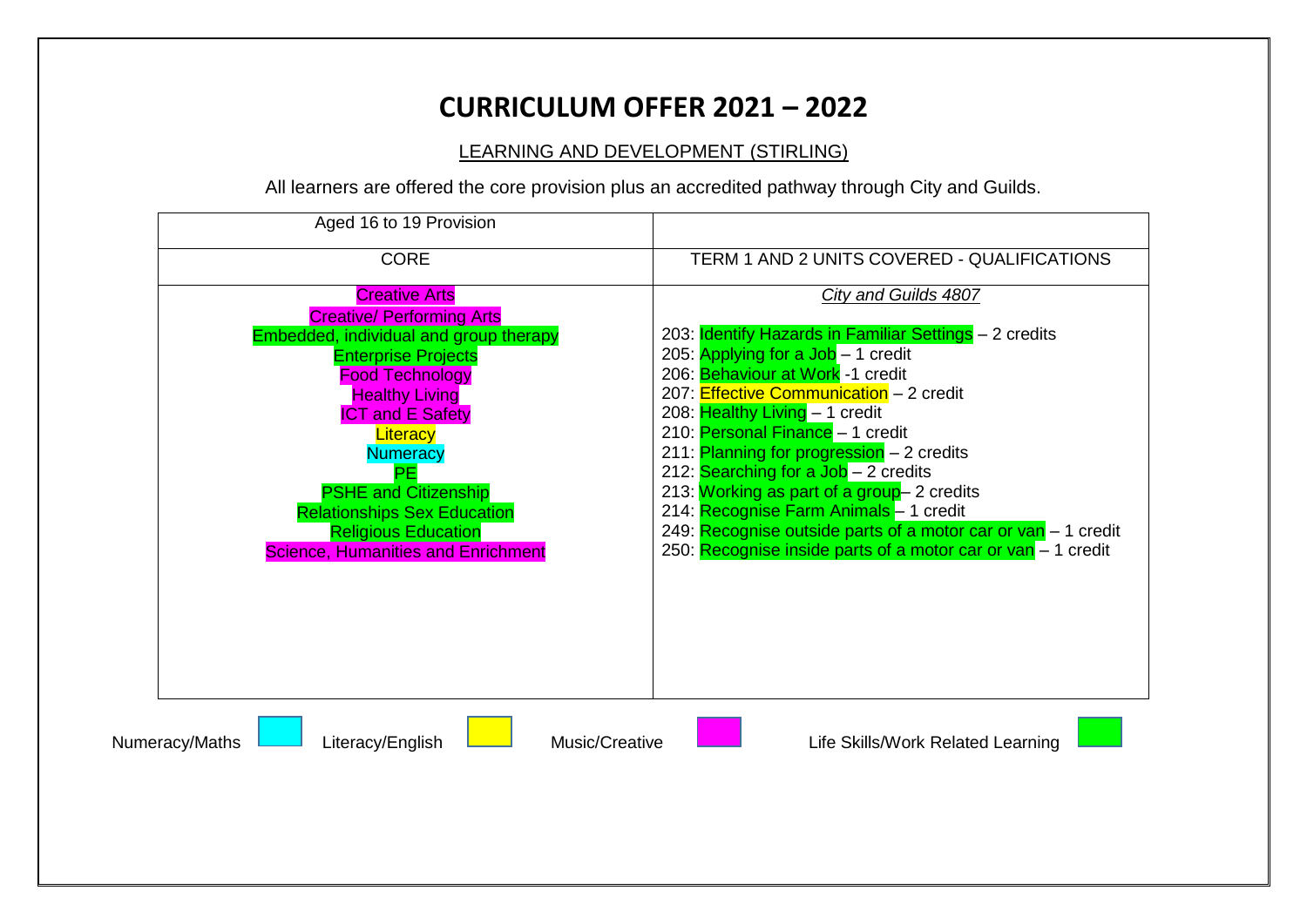## **Mathematics**

### **Entry 1**

| Unit   | Unit level | <b>Unit Title</b>                                | <b>Credits</b> |
|--------|------------|--------------------------------------------------|----------------|
| Number |            |                                                  |                |
| 010    | Entry 1    | Number-whole numbers to 10                       | 2              |
| 011    | Entry 1    | Number-addition                                  | າ              |
| 012    | Entry 1    | Number-subtraction                               |                |
| 013    | Entry 1    | Measure, shape and space-money                   |                |
| 014    | Entry 1    | Measure, shape and space-time                    |                |
| 015    | Entry 1    | Measure, shape and space-size, length, width and |                |
|        |            | height                                           |                |
| 016    | Entry 1    | Measure, shape and space-weight and capacity     |                |
| 017    | Entry 1    | Measure, shape and space-common shapes, and      |                |
|        |            | positional vocabulary                            |                |
| 018    | Entry 1    | Handling data-extract and sort data              | 2              |
| 019    | Entry 1    | Handling data-represent information              | 2              |

## **Entry 2**

| Unit   | Unit level | <b>Unit Title</b>                                  | Credits |
|--------|------------|----------------------------------------------------|---------|
| Number |            |                                                    |         |
| 110    | Entry 2    | Number-whole numbers to 100                        | 2       |
| 111    | Entry 2    | Number-addition                                    |         |
| 112    | Entry 2    | Number-subtraction                                 |         |
| 113    | Entry 2    | Number-fractions                                   |         |
| 114    | Entry 2    | Number-multiplication                              |         |
| 115    | Entry 2    | Measure, shape and space-money                     | 2       |
| 116    | Entry 2    | Measure, shape and space-time                      |         |
| 117    | Entry 2    | Measure, shape and space-length                    |         |
| 118    | Entry 2    | Measure, shape and space-weight                    |         |
| 119    | Entry 2    | Measure, shape and space-shapes, and positional    |         |
|        |            | vocabulary                                         |         |
| 120    | Entry 2    | Handling data-extract and sort data                | 2       |
| 121    | Entry 2    | Handling data-collecting and represent information | 2       |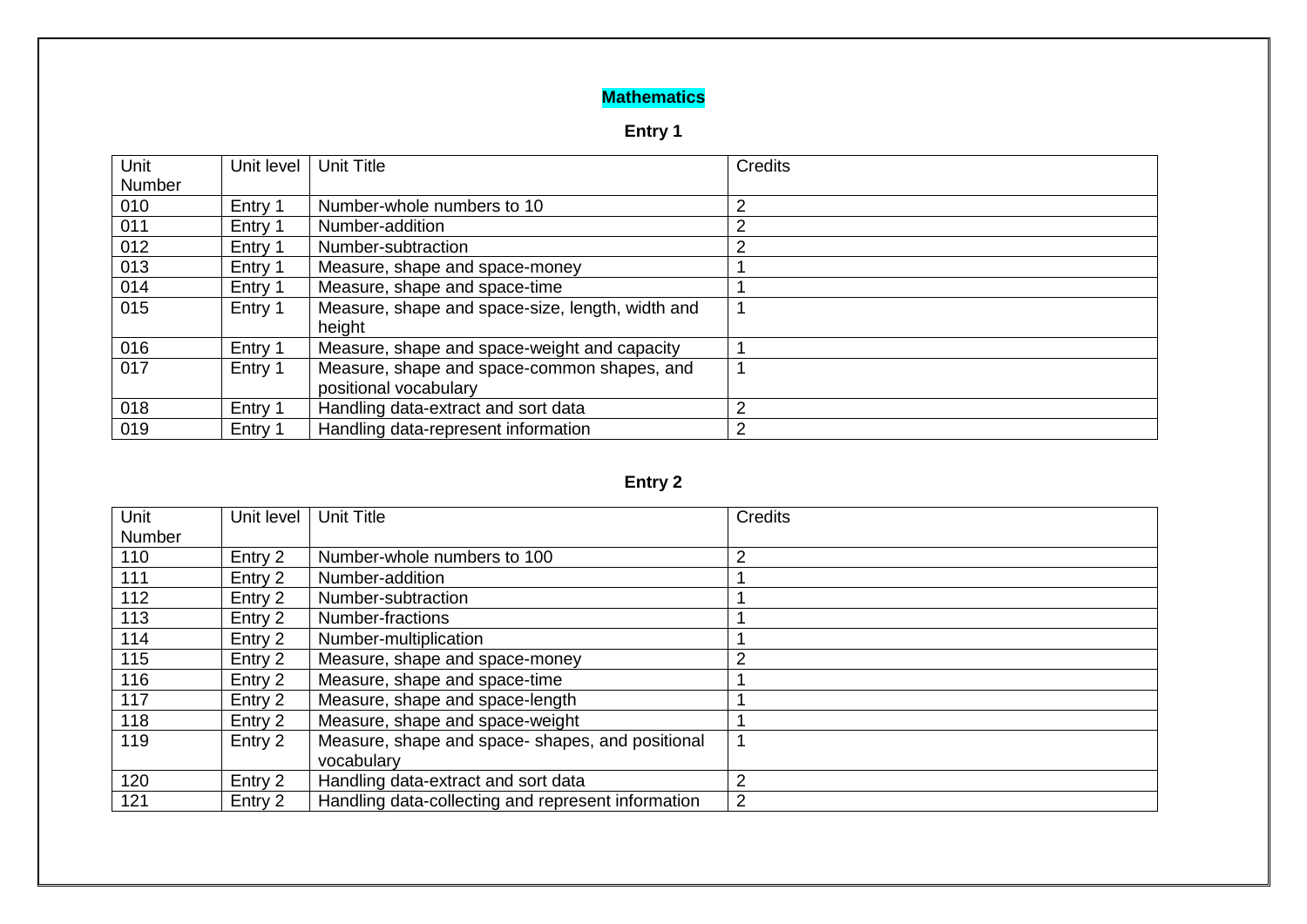| ı |  |
|---|--|
|---|--|

| Unit   | Unit level | Unit Title                                        | Credits        |
|--------|------------|---------------------------------------------------|----------------|
| Number |            |                                                   |                |
| 210    | Entry 3    | Number-whole numbers to 1000                      | っ              |
| 211    | Entry 3    | Number-addition and subtraction                   |                |
| 212    | Entry 3    | Number-fractions                                  |                |
| 213    | Entry 3    | Number-multiplication                             |                |
| 214    | Entry 3    | Number-division                                   |                |
| 215    | Entry 3    | Number-decimals                                   |                |
| 216    | Entry 3    | Measure, shape and space-money                    |                |
| 217    | Entry 3    | Measure, shape and space-temperature and time     |                |
| 218    | Entry 3    | Measure, shape and space-length, weight, capacity | $\overline{2}$ |
|        |            | and shapes                                        |                |
| 219    | Entry 3    | Handling data-extract and use data                | $\overline{2}$ |
| 220    | Entry 3    | Handling data-represent information               | 2              |

#### **Level 1**

| Unit   | Unit level | <b>Unit Title</b>                                  | <b>Credits</b> |
|--------|------------|----------------------------------------------------|----------------|
| Number |            |                                                    |                |
| 310    | Level 1    | Number-positive and negative numbers               | 2              |
| 311    | Level 1    | Number-fractions, ratio and proportion             | $\overline{2}$ |
| 312    | Level 1    | Number-decimals                                    |                |
| 313    | Level 1    | Number-percentages                                 |                |
| 314    | Level 1    | Measure, shape and space-money, temperature and    |                |
|        |            | time                                               |                |
| 315    | Level 1    | Measure, shape and space-length, weight and        |                |
|        |            | capacity                                           |                |
| 316    | Level 1    | Measure, shape and space-calculating using shape   | $\overline{2}$ |
|        |            | and space                                          |                |
| 317    | Level 1    | Handling data-extract and interpret data           |                |
| 318    | Level 1    | Handling data-collect, organise and represent data |                |
| 319    | Level 1    | Handling data-mean and range                       |                |
| 320    | Level 1    | Handling data-probability                          |                |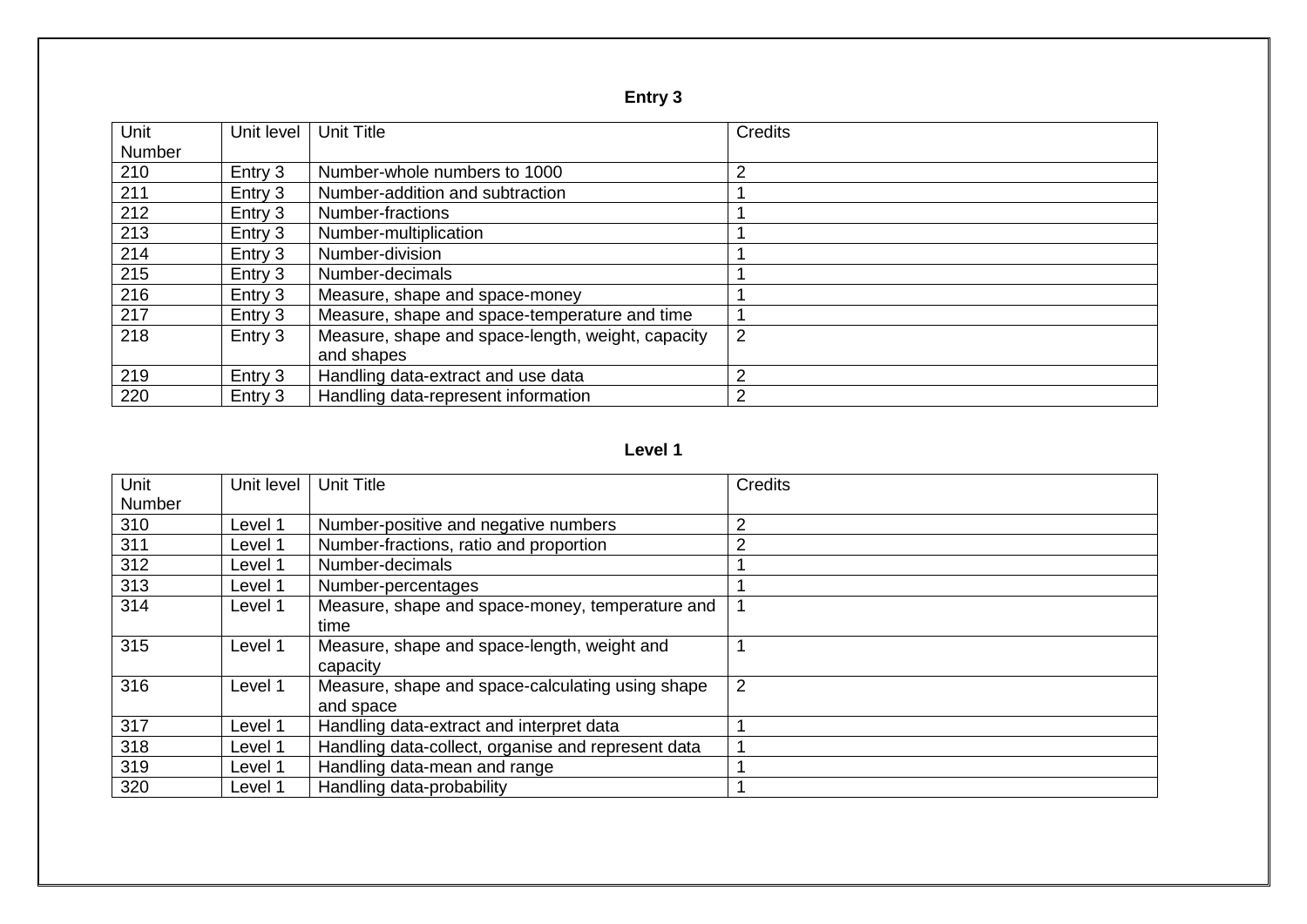## **English**

# **Entry 1**

| Unit   | Unit level | <b>Unit Title</b>                                     | Credits        |
|--------|------------|-------------------------------------------------------|----------------|
| Number |            |                                                       |                |
| 001    | Entry 1    | Reading-reading words, signs and symbols              | 2              |
| 002    | Entry 1    | Reading-using reading skills                          | っ              |
| 003    | Entry 1    | Reading-reading for meaning                           | っ              |
| 004    | Entry 1    | Speaking and listening-speaking and listening to      | $\overline{2}$ |
|        |            | provide information                                   |                |
| 005    | Entry 1    | Speaking and listening-speaking and listening to      | 2              |
|        |            | obtain information                                    |                |
| 006    | Entry 1    | Speaking and listening-speaking and listening to      | $\overline{2}$ |
|        |            | take part in a conversation                           |                |
| 007    | Entry 1    | Writing-using grammar and punctuation in writing      | 2              |
| 008    | Entry 1    | Writing -writing letters of the alphabet and spelling | $\overline{2}$ |
|        |            | words                                                 |                |
| 009    | Entry 1    | Writing-using structure in writing                    | 2              |

## **Entry 2**

| Unit   | Unit level | <b>Unit Title</b>                                  | <b>Credits</b> |
|--------|------------|----------------------------------------------------|----------------|
| Number |            |                                                    |                |
| 101    | Entry 2    | Reading-reading and understanding the meaning of   | 2              |
|        |            | words                                              |                |
| 102    | Entry 2    | Reading-using reading skills                       | $\overline{2}$ |
| 103    | Entry 2    | Reading-reading for meaning                        | 2              |
| 104    | Entry 2    | Speaking and listening-speaking and listening to   | $\overline{2}$ |
|        |            | provide information                                |                |
| 105    | Entry 2    | Speaking and listening-speaking and listening to   | $\overline{2}$ |
|        |            | obtain information                                 |                |
| 106    | Entry 2    | Speaking and listening-speaking and listening in a | $\overline{2}$ |
|        |            | conversation                                       |                |
| 107    | Entry 2    | Writing-using grammar and punctuation in writing   | $\overline{2}$ |
| 108    | Entry 2    | Writing - using spelling methods in writing        | $\overline{2}$ |
| 109    | Entry 2    | Writing-using structure to write simple text       | 2              |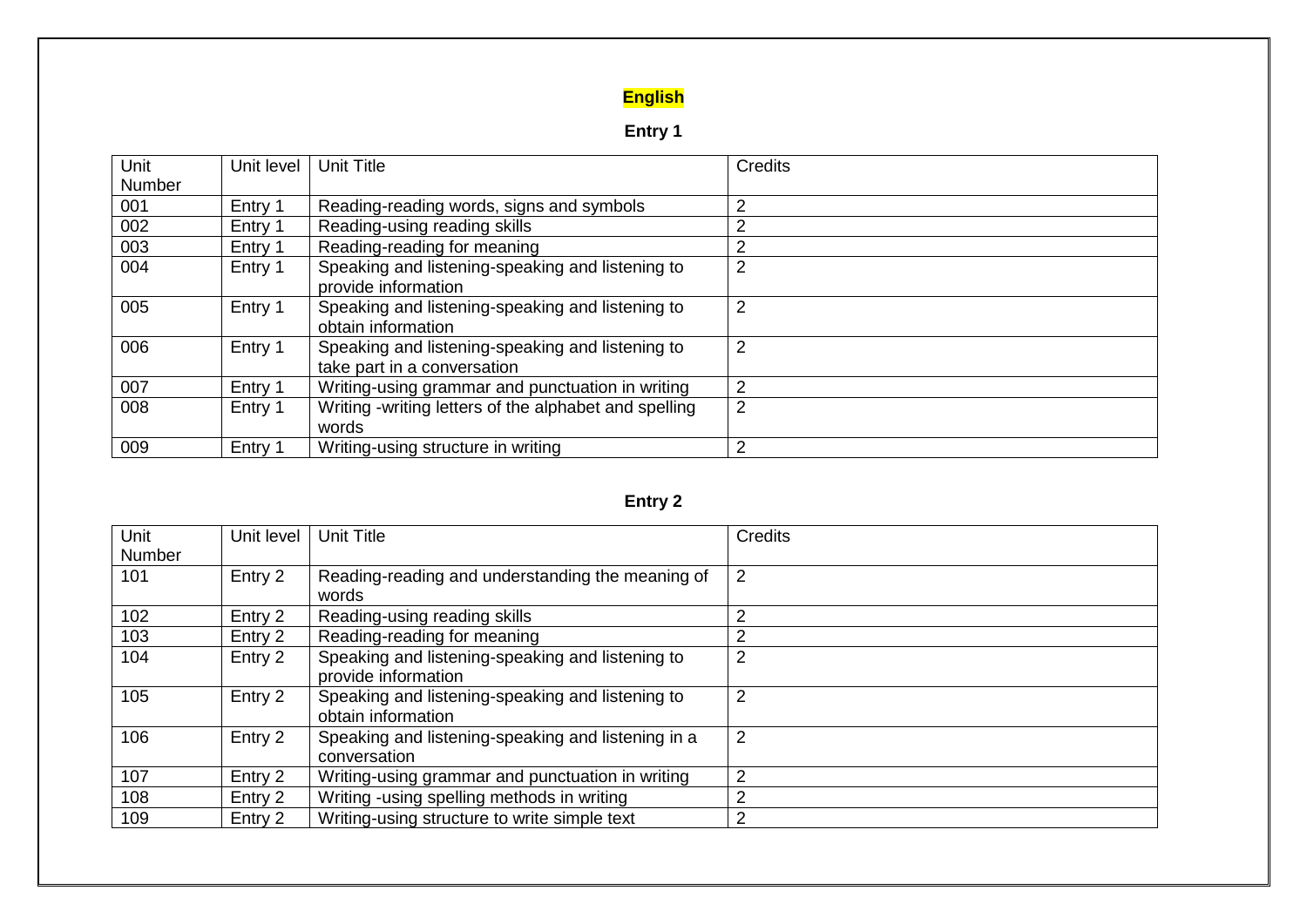| ı |  |
|---|--|
|---|--|

| Unit<br>Number | Unit level | <b>Unit Title</b>                                                               | Credits        |
|----------------|------------|---------------------------------------------------------------------------------|----------------|
| 201            | Entry 3    | Reading-using different reading strategies for words<br>and phrases             | 2              |
| 202            | Entry 3    | Reading-using reading strategies                                                | $\overline{2}$ |
| 203            | Entry 3    | Reading-reading for meaning                                                     | 2              |
| 204            | Entry 3    | Speaking and listening-speaking and listening to<br>provide information         | 2              |
| 205            | Entry 3    | Speaking and listening-speaking and listening to<br>obtain information          | $\overline{2}$ |
| 206            | Entry 3    | Speaking and listening-speaking and listening to<br>take part in a conversation | 2              |
| 207            | Entry 3    | Writing-using grammar, punctuation and spelling in<br>writing                   | 2              |
| 208            | Entry 3    | Writing - using planning and organisation in writing                            | $\overline{2}$ |
| 209            | Entry 3    | Writing-writing to communicate                                                  | 2              |